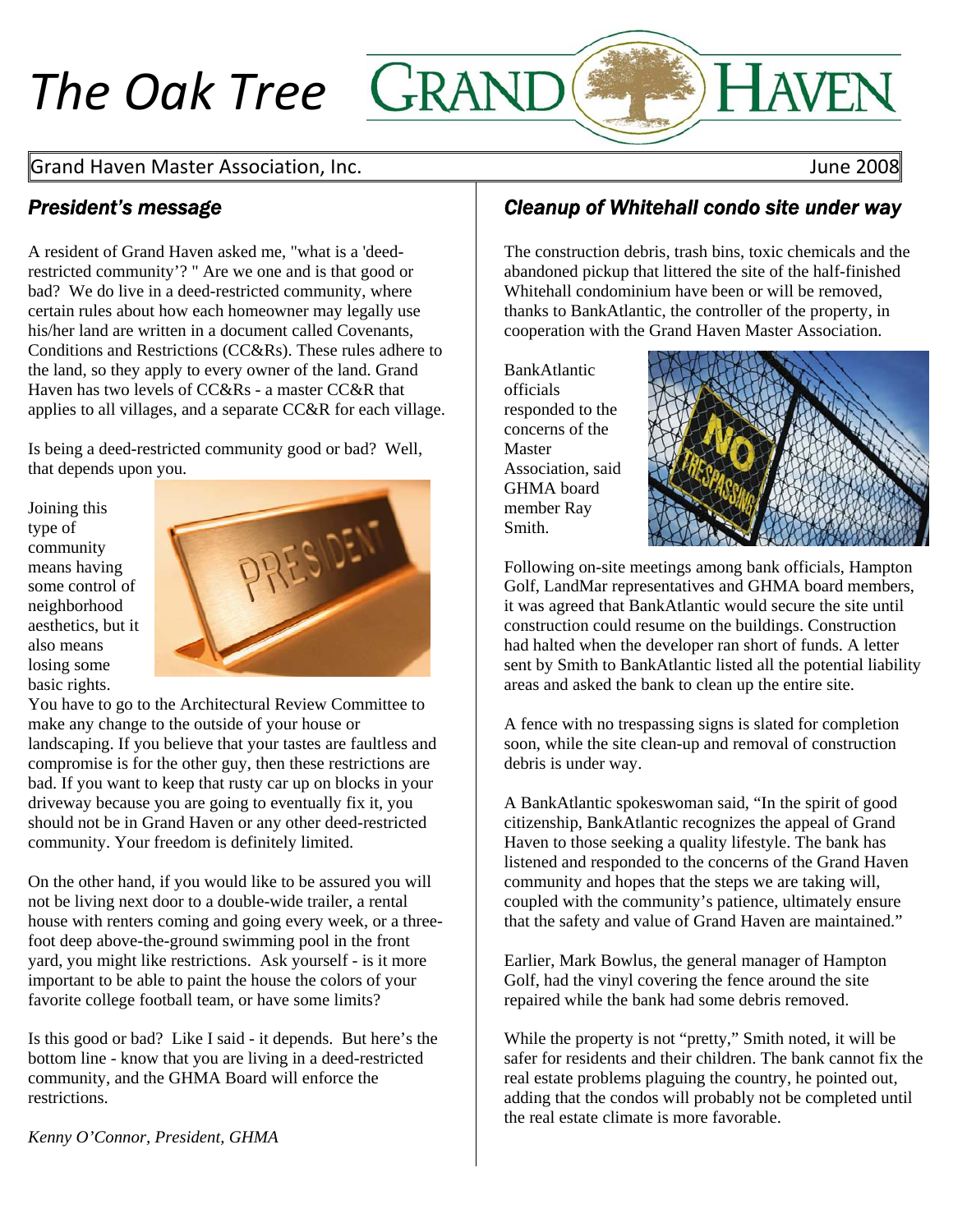When residents purchased their lots in Grand Haven, they agreed to a set of C&Rs that stipulate Grand Haven as a deed-restricted community. The following is a sampling of the restrictions that all property owners should be aware of: *Fun ride with the Biker Babies* 

- \*No fences or walls without ADC approval *By Joelle Rice*
- \*No trees removed without ADC approval
- 
- \*No clotheslines
- \*No doghouses
- \*No gazebos without ADC approval
- \*No vehicle, boat, mobile home or trailer may be parked, No vehicle, boat, mobile home or trailer may be parked,<br>stored or repaired on outside property<br>the part of the metal'' in a more strenuous environment of
- \*No garage may be permanently enclosed or converted to another use
- \*No screening of any kind may be installed within the garage door opening
- \*No animals, livestock or poultry other than common household pets are permitted
- \*Dogs must be kept on a leash or within an enclosed area
- \*No well shall be drilled with ADC approval
- \*No window air conditioners
- \*No lawn ornaments without ADC approval
- \*Each owner shall maintain all portions of the landscaping and lawns located on his/her lot in a neat and attractive condition.

company retained by Grand Haven, tours each village twice a month. Residents can report violations of the CC&Rs to the management company and when a violation is verified, a letter is sent to the resident with a required time to respond.

### *Courtesy and living in Grand Haven*

Federal, state and local statutes regulate behavior, from speeding limits to immigration control to public conduct. Here in Grand Haven the CC&Rs set limits on what residents can and cannot do with their property.

And there are, of course, unwritten laws that reflect plain common courtesy. Cars should not be parked blocking a sidewalk, for example. While it's not illegal to do so, it's just not courteous

Most residents clean up after their dogs, would not go fishing in a pond that abuts a neighbor's yard without permission, or picnic on a neighbor's lawn without asking. Many ponds in Grand Haven are bordered by common areas and are open to all residents who want to fish.

**Deed restrictions in Grand Haven While residents obviously cannot be fined for being** discourteous, neighbors could think that such people, according to a well-known local wit, "may have come out of the shallow end of the gene pool."

\*No sheds or outbuildings Bike riders who like to have fun and get a little exercise at the same time have the opportunity to do so in Grand Haven's Biker Babies bicycle group.

> "pedal to the metal" in a more strenuous environment, the Biker Babies like to "stop and smell the roses." (An article about the Biker Babes appeared in the last issue of The Oak Tree.) The "Babies" always have a destination in mind, usually a place to have breakfast, perhaps in Palm Coast, European Village or somewhere on Flagler Beach. Bikers won't have to ride their bikes across the steep Route 100 or Hammock Dunes bridges; they can walk it across instead. We always wait for everyone and ride at a speed that is comfortable for the group. We may do eight miles or 25 miles, depending on our stamina that day.

The Biker Babies meet Saturday mornings at 8:30 at the Village Center in the warmer months and at 9 during the To ensure that an owner is in compliance with the deed<br>restrictions, Southern States Management, the management

> Anyone interested in exploring the area, getting a little exercise, and meeting new friends can contact Joelle Rice at [jowesfl5@cfl.rr.com](mailto:jowesfl5@cfl.rr.com) or 446-7993.



### *The Oak Tree staff*

Kenny O'Connor, President, GHMA Ray Smith, GHMA Communications Diane S. Zeeman, Editor Troy Railsback, Production Manager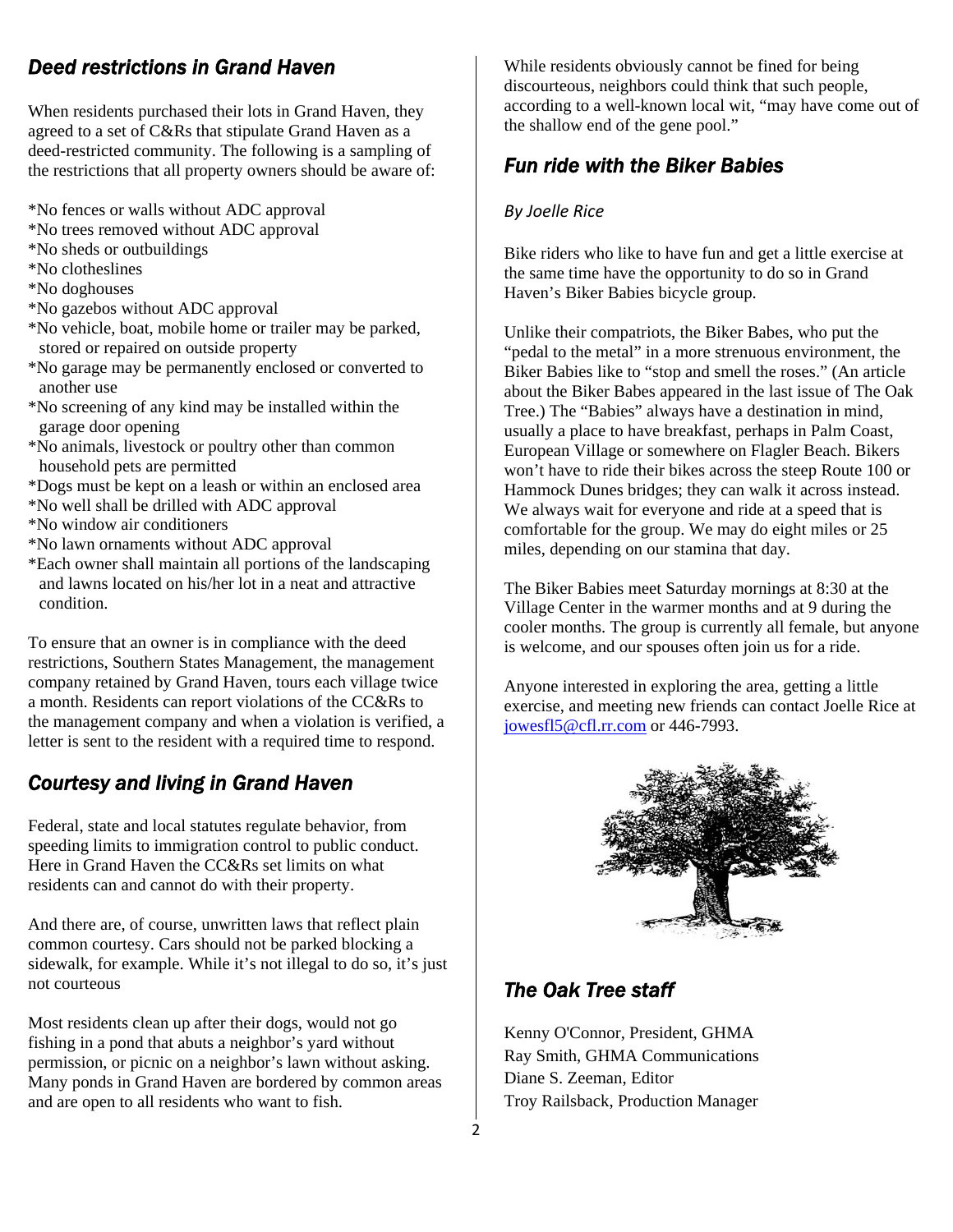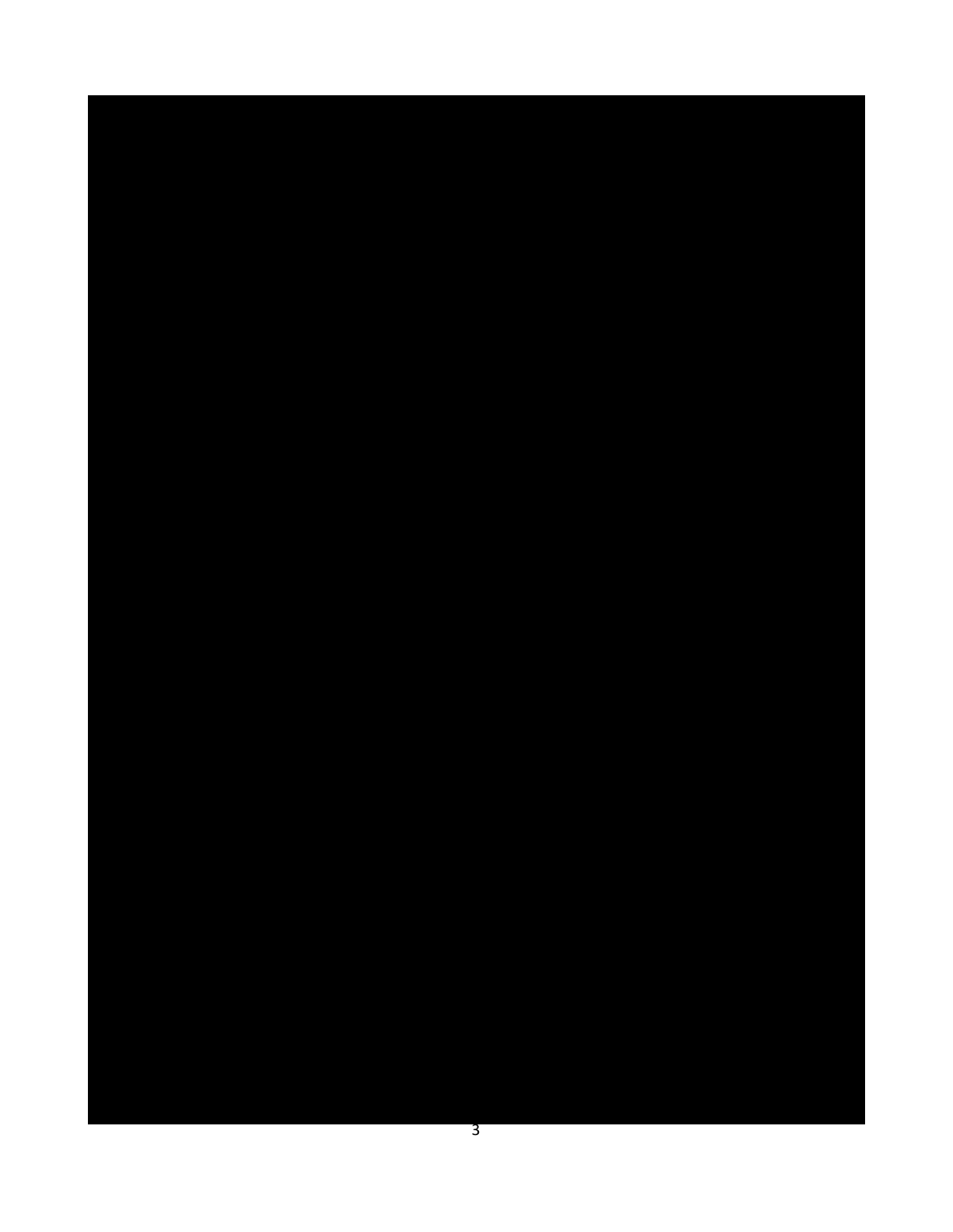## *Grand Haven: The history*

*First of a series By Art Dycke* 

#### *Foreward*

Ray Smith of the Grand Haven Master Association contacted me in early March requesting that I write a series of articles about the history of Grand Haven for *The Oak Tree*. As the historian for the city of Palm Coast, I have always endorsed the much-advertised claim of developer ITT that our community was "…the perfect place to live."

This makes the following "not so short" history of Grand Haven a labor of love. I hope to outline relevant and interesting aspects of our past from the "beginning" until ITT began building the city in 1969. Then I would like to trace our past owners, from ITT Community Development Corporation to Lowe Enterprises to LandMar Group and examine details of the Colbert Lane extension and the creation of the Grand Haven Community Development District. But most of all, I would like to pass on to you the memories, stories and photos that residents have been sharing with me about their lives in Grand Haven. (Please keep them coming!)

#### *Before ITT*

 I will begin this short history 25 million years ago, by which time Grand Haven (and the rest of Florida) had emerged from the ocean. I will spare you details of the mastodons, giant sloths and paleo-indians that roamed our area by asking you to visit the Daytona Beach Museum of Arts and Sciences to view its fascinating displays and exhibits about our earliest inhabitants.

 We know that sometime between 800 and 1200 AD, real people inhabited the Grand Haven area and left behind a midden of their broken artifacts, animal bones, shells, and other debris. Our property was also used by itinerant Timucuan and earlier Indians who camped near what is now The Crossings.

In 1513, Florida was "discoverd" by the Spanish, transferred to the English in 1763 and returned to Spain in 1783. Grand Haven is built upon the drained part of an extensive swamp, which covered the entire area between the Matanzas and Halifax rivers before they were connected to form what is now the Intracoastal Waterway. Lt. Colonel John Graham, a Georgia planter and loyal British officer, was rewarded with 20,000 acres of land in the area in 1782. He came down Old Kings Road with his four sons and 200 slaves and worked the land with unknown results before being forced to leave. Today, 3,084 acres of the Graham Swamp west of Colbert Lane is owned by the St. Johns River Water Management District.

Spanish land grants resumed after 1783 and the Hernandez family owned the largest tracts in our area. Joseph Martin Hernandez owned three area plantations: Mala Compra at Bings Landing, Bella Vista at Washington Oaks and St. Joseph's, which covered a wide area surrounding the present day Publix in the Palm Harbor shopping center. All these plantations and the large Williams Plantation, which existed in the area of today's Shell station/post office and firehouse, were burned down during the Seminole Indian Wars in the 1830s.

 The present-day Grand Haven area was mostly quiet and deserted for many years thereafter, insulated by the Graham Swamp from the sounds of the Civil War and commercial traffic that were continuous on Old Kings Road to the west. When Henry Flagler completed his railroad from St. Augustine to Key West, he took a big inland detour around "the pine covered swamp" area that was to become Palm Coast.

 It got a little noisier in this area after November 1882, when a dredge boat began digging a canal through the swamplands from the Matanzas River toward the Halifax to join the two. At the forward end of these early dredge machines, 20 large steel buckets were attached to an "endless chain" scooping up mud, sand and rock from the canal bottom. A new book, *Florida's Big Dig,* details how the stretch of the canal running through the Grand Haven area was the largest hindrance to the completion of the entire Florida East Coast Canal from St. Augustine to the Florida Keys. The original canal was dug east of here, giving present day Island Estates its name. Cutting through the rock and shale that is still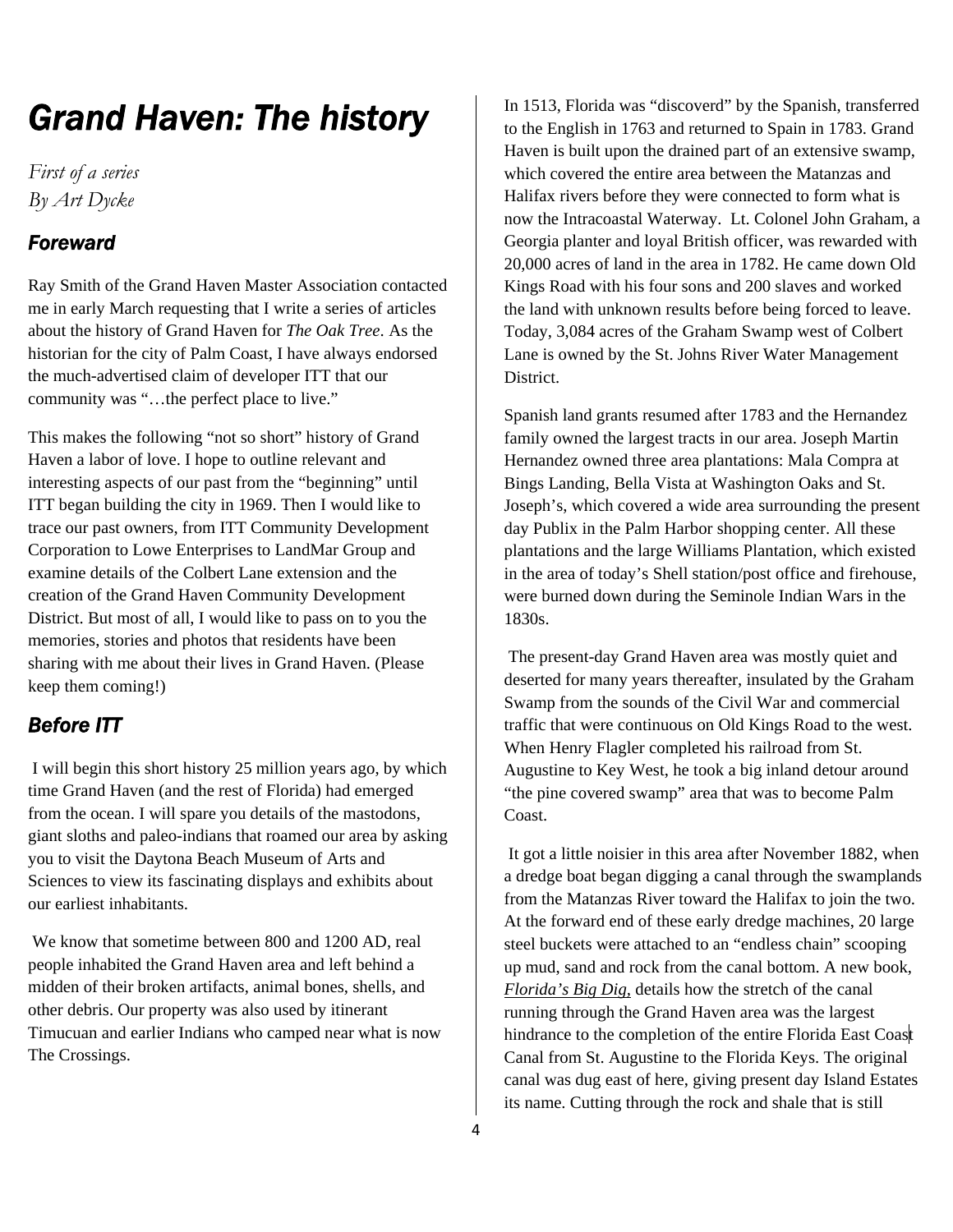clearly visible at the northern end of the old canal took from 1882 to 1906. It later had to be abandoned because it was neither deep nor wide enough. The present Grand Haven pathway is along the new canal built by the Army Corps of Engineers, put in charge of the ICW in 1927.

 Flagler County was created from St. Johns and Volusia counties in 1911. Northern tourists motored down the Old Brick Road near Route 100 during the flamboyant, roaring 1920s. Old-time Flagler residents told me stories of moonshine stills hidden in the uninhabited woodlands, and rumor has it that there might be some competing rum runners' bodies buried under the Grand Haven golf course.

 Rich tourists went fishing and hunting, for a fee, in the wooded areas south of Grand Haven. And Grand Haven's John Gazzolli was said to have maintained a deer hunting stand in the woods during the early 1970s.

 In 1952, a large, modern Lehigh Cement Company factory opened near the southern end of what is now Colbert Lane and Roberts Road. The plant, close to Route 100, employed



more than 300 workers until its sudden closing in 1965. The lone smokestack (originally there were two) on the east side of Colbert Lane is all that remains of this once vibrant community industry. Peace and quiet then returned to the area for about four years until the arrival of ITT in 1969.

The international conglomerate bought the old cement plant and 68,000 acres of land. Its Levitt subsidiary announced the beginning of construction of a large new planned community, which according to company officials, would become a city as large as Detroit.

The present-day history of Grand Haven in Palm Coast, Flagler County, Florida, had begun.

#### *Next: From ITT to LandMar*

Not to be reproduced from *The Oak Tree* without the written permission of the author. Contact Art Dycke at [artpchistory@bellsouth.net](mailto:artpchistory@bellsouth.net) or 446-8636 with questions, corrections and information/photos for future articles.

#### *Water aerobics a hit since 2001*

Two water aerobics programs, developed in 2001 by Grand Haven residents Lucianne Kamalsky and Gloria Sanchez, are still going strong at the Village Center Pool.

Water aerobics is a full body workout that includes stretching while in the pool, exercises set to music, cardiovascular exercises, and body toning with equipment.

The two programs are offered weekdays from 10 to 11 a.m. Lucianne's classes, for all levels, include the stretching and cardiovascular exercises and toning with equipment. They are held Monday, Wednesday and Friday. Each class member works at his or her own pace.

Gloria's classes meet Tuesday and Thursday and consist of stretches and water aerobics set to music. Gloria also offers an accelerated program at the Creekside pool on Monday and Friday from 8 to 10 a.m.

Both women are volunteers and welcome residents to join them in the pool. The classes are free and those interested can visit the classes and take a look at the water exercises.

For more information or to register, call Lucianne at 447- 3603 or Gloria at 447-1926.

### *Bug alert!!!*

Chinch bugs are here!!!

They destroy lawns rapidly!!!

They thrive on dry weather and soil!!!

Irrigate very actively on the correct days and times!!!

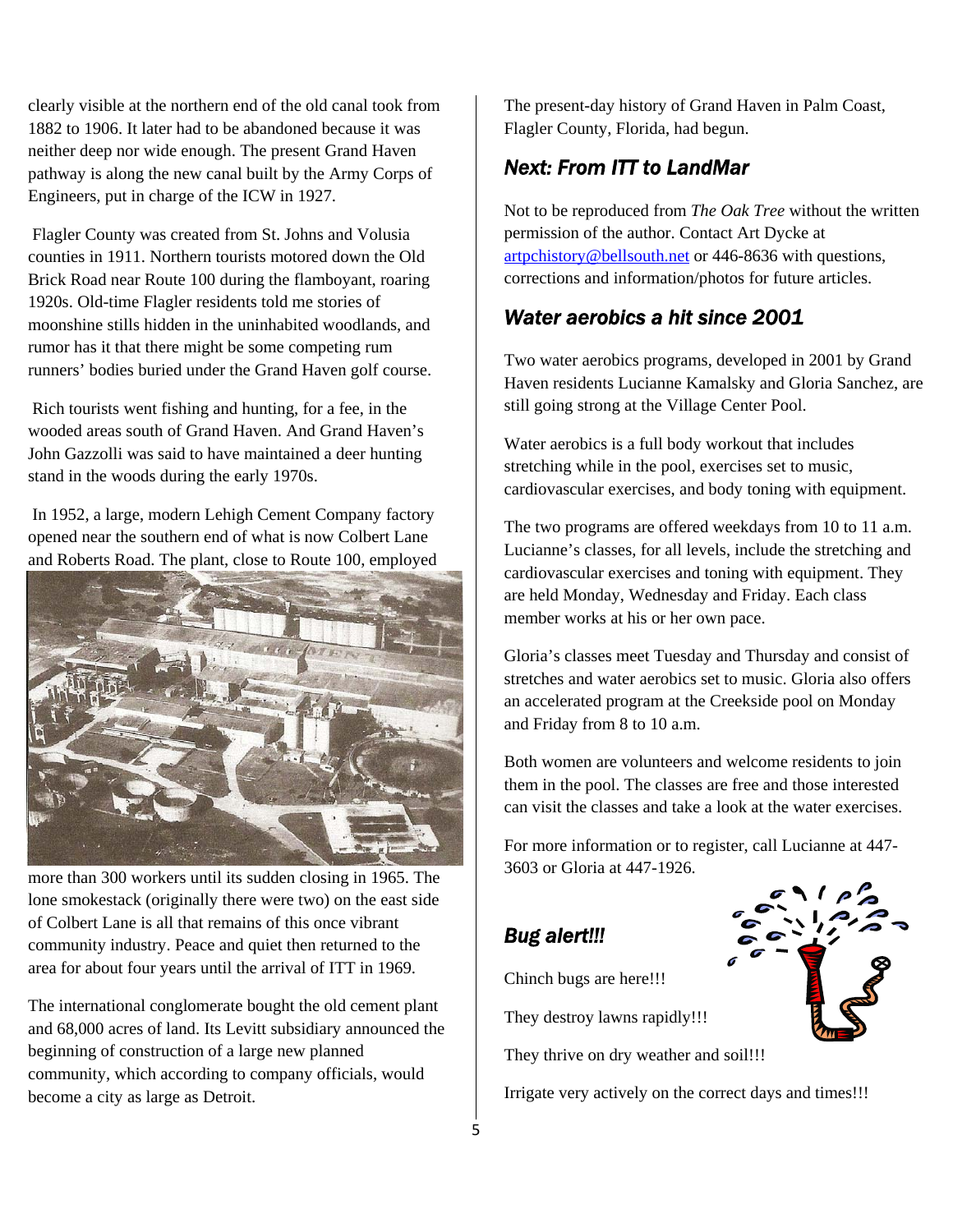#### *Meeting schedule/board information*

Maj. Gen. Wil Hessert, (U.S. Air Force, Ret.) has been named to the Grand Haven Master Homeowners board of directors to complete the remainder of the term of Pat Driscoll, who resigned for personal reasons.

Board members have considerable experience with the GHMA and its subcommittees. Kenny has served for four years on the Architectural Design Committee and as a GHMA board member before her election as president. Both Rob and Wil served as GHMA presidents; Ray is a former treasurer of the association, and Marc, an attorney, has been a member of the board for two years.

The GHMA meets on the third Thursday of each month at 2 p.m. in the Grand Haven room at the Village Center.

#### Members of the GHMA board:

| President | Kenny O'Connor               | 446-3587 koconnor12@cfl.rr.com     |
|-----------|------------------------------|------------------------------------|
|           | Vice President Rob Sedelmyer | 447-8664 07 superman@bellsouth.net |
| Treasurer | Ray Smith                    | 445-3666 raymondsmith@cfl.rr.com   |
| Director  | Marc Dwyer                   | 437-3072 marc@knightdwyer.com      |
| Director  | Will Hessert                 | 446-5204 Whessert@cfl.rr.com       |

Each board member has assigned areas of responsibility. The first person named has the lead; the second supplies support as needed.

| Crossings               | Wil Hessert                    |
|-------------------------|--------------------------------|
| <b>Advisory Council</b> | Rob Sedelmyer                  |
| <b>PLM</b>              | Rob Sedelmyer & Kenny O'Connor |
| <b>Property Manager</b> | Kenny O'Connor                 |
| <b>ADC</b>              | Ray Smith & Kenny O'Connor     |
| Newsletter              | Ray Smith & Kenny O'Connor     |
| Townhouses              | Kenny O'Connor                 |
| Condos                  | Wil Hessert                    |
| Budget & Financial      | Ray Smith                      |
| CC&Rs                   | Marc Dwyer                     |
|                         |                                |

Residents with questions about any of these areas should email or call the lead person.

#### *State offers free wind inspections of homes*

The state of Florida, through its "My Safe Florida Home program," is offering free inspections to Florida homeowners that could save up to 40 percent on current wind insurance rates. These reports are also used to identify how homeowners can strengthen their homes against hurricanes and reduce hurricane damage exposure.

The legislature has allocated \$250 million to fund the program. These funds are available to assist homeowners with inspection services and provide grant money to protect



their homes from hurricane damage. The program is operated on a first-come, first-serve basis.

All single family, site-built homes are eligible for an inspection; town homes and condos are not. Homeowners can determine if they are eligible by contacting the "My Safe Florida Home program," 866-513-6734 or at [www.mysafefloridahome.com.](http://www.mysafefloridahome.com/)

Inspections include a "Uniform Wind Mitigation Report," which the state now requires all insurance companies to accept for any applicable discounts to windstorm policies. Savings so far have ranged from \$100 to more than \$1,200 per year.

An inspection report includes the following:

- An outline of improvements that will increase a home's resistance to hurricane wind damage
- An estimate of how much each improvement will cost to complete
- An estimate of insurance discounts or credits you may be eligible for based on the inspection of your home
- A hurricane-resistance rating that shows the homes current ability, and future ability with improvements, to withstand hurricanes.

*Topic submitted by Bill Haussmann, LandMar*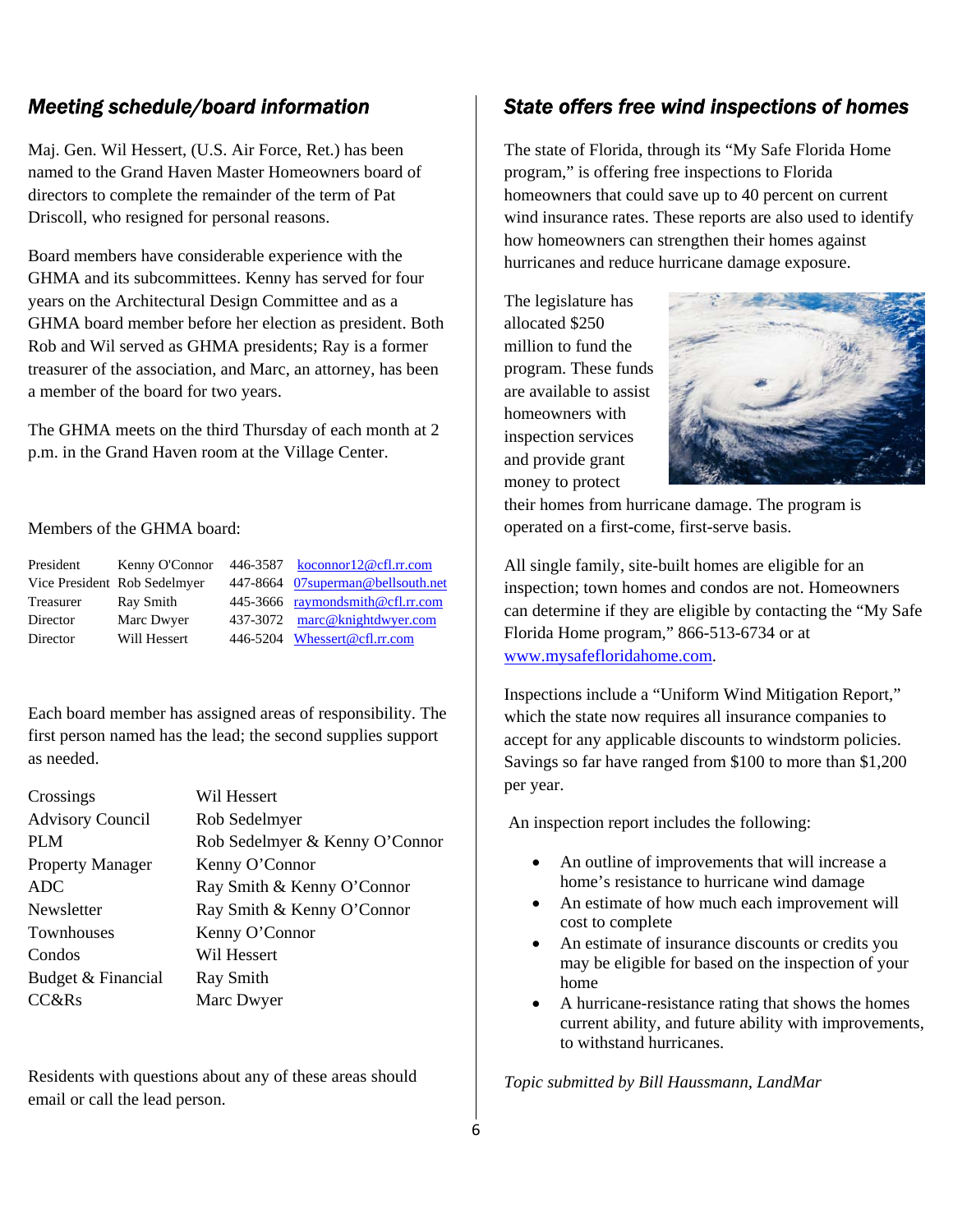#### **Frequently Asked Questions (FAQs) Fair warning**

#### **Q.** What is the role of the GHMA?

**A.** The GHMA's principal mission is to enforce the deed restrictions within Grand Haven. These restrictions are known as Covenants, Conditions and Restrictions (CC&Rs). Those who have not yet paid the \$55 assessment were

**Q.** I do not have a copy of the CC&Rs. How do I get one? **A**. You should have received a copy when you purchased your lot, but you can obtain one by contacting the property manager, Southern States Management Group, at 386-446- 6333.

**Q.** What recourse does the GHMA have with property owners who do not observe the CC&Rs?

**A.** Florida law has empowered homeowner associations to enforce CC&Rs by levying fines. The GHMA complies with the required state statute procedures to enforce fines. Fines can be as much as \$100 per day up to a cumulative total of \$1,000. Failure to pay the fines subjects the owner to possible legal action.

**Q.** What process does the GHMA follow when CC&R violations occur?

**A.** A violation is reported to or noticed by the property manager.

**1.** A digital dated camera documents the violation.

**2.** A letter is sent to the violator giving the resident 10 days to fix the problem or report their intended actions and timeframe. The letter also contains the notification of the 14 days required by law to the resident for an opportunity for a hearing before the Fine Committee.

**3.** If no suitable remediation effort is taken, the violation is forwarded to the Fine Committee for action.

**4.** The Fine Committee reviews the offense and proposed fine then votes whether to levy it. A majority vote is required to levy a fine.

**5.** If fines are not paid, they are forwarded to the GHMA's attorney for legal action.

Email or call your question to any of the board members.

The \$55 annual assessment for the Grand Haven Master Association was due in January and the GHMA appreciates the property owners who have paid the assessment on time.

mailed a fourth invoice in May. The invoice contains the assessment amount, an administrative late fee of \$25 and the accumulated finance charges, along with notification that a lien will be placed on the owner's property if the invoice is not paid. To avoid additional late fees and attorney costs, residents are encouraged to pay the full balance immediately.

If the assessment is not paid by the time the August newsletter goes to press, the name and address of the resident may be listed in *The Oak Tree*.

#### *ADC drop-off box*

It will now be a little easier for residents to submit applications to the Architectural Design Committee. A dropoff box has been placed on the west side of Marlin Drive, near the Creekside center. The applications will be picked up daily during the week, saving residents a trip into the city. Residents should be aware that any change to the exterior of their houses or to their landscaping requires ADC approval. The submittal forms are on the GHMA web site

*[www.grandhavenmhoa.com](http://www.grandhavenmhoa.com/)*.

#### *Fee structure changed*



The GHMA has deleted the \$25-50 fee for filing an Architectural

Design Committee application in an effort to eliminate a possible reason for not submitting the documents.

Any homeowner, however, who made unapproved changes to the landscaping or to the exterior of his or her home without filing the required approval form will still be required to submit plans for approval and will have to pay a \$100 submission fee. Failure to get approval for any changes to the landscaping or residence could result in a fine of up to \$1,000. Additionally, submitting plans after changes have been made carries the risk that the plans will be rejected and any alterations would have to be undone.